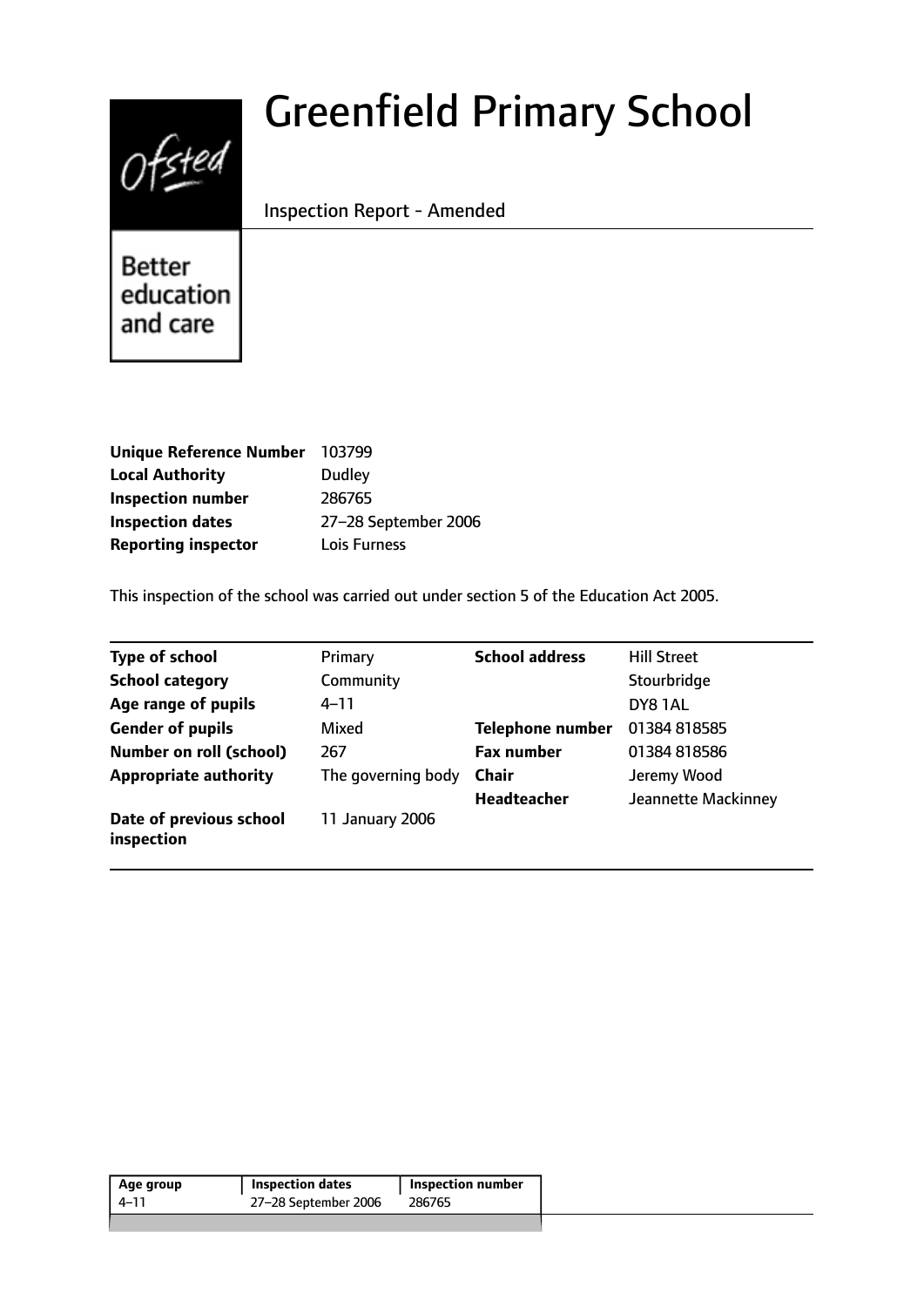# **Amended Report Addendum**

Report updated to resolve formatting inconsistency

© Crown copyright 2006

Website: www.ofsted.gov.uk

This document may be reproduced in whole or in part for non-commercial educational purposes, provided that the information quoted is reproduced without adaptation and the source and date of publication are stated.

Further copies of this report are obtainable from the school. Under the Education Act 2005, the school must provide a copy of this report free of charge to certain categories of people. A charge not exceeding the full cost of reproduction may be made for any other copies supplied.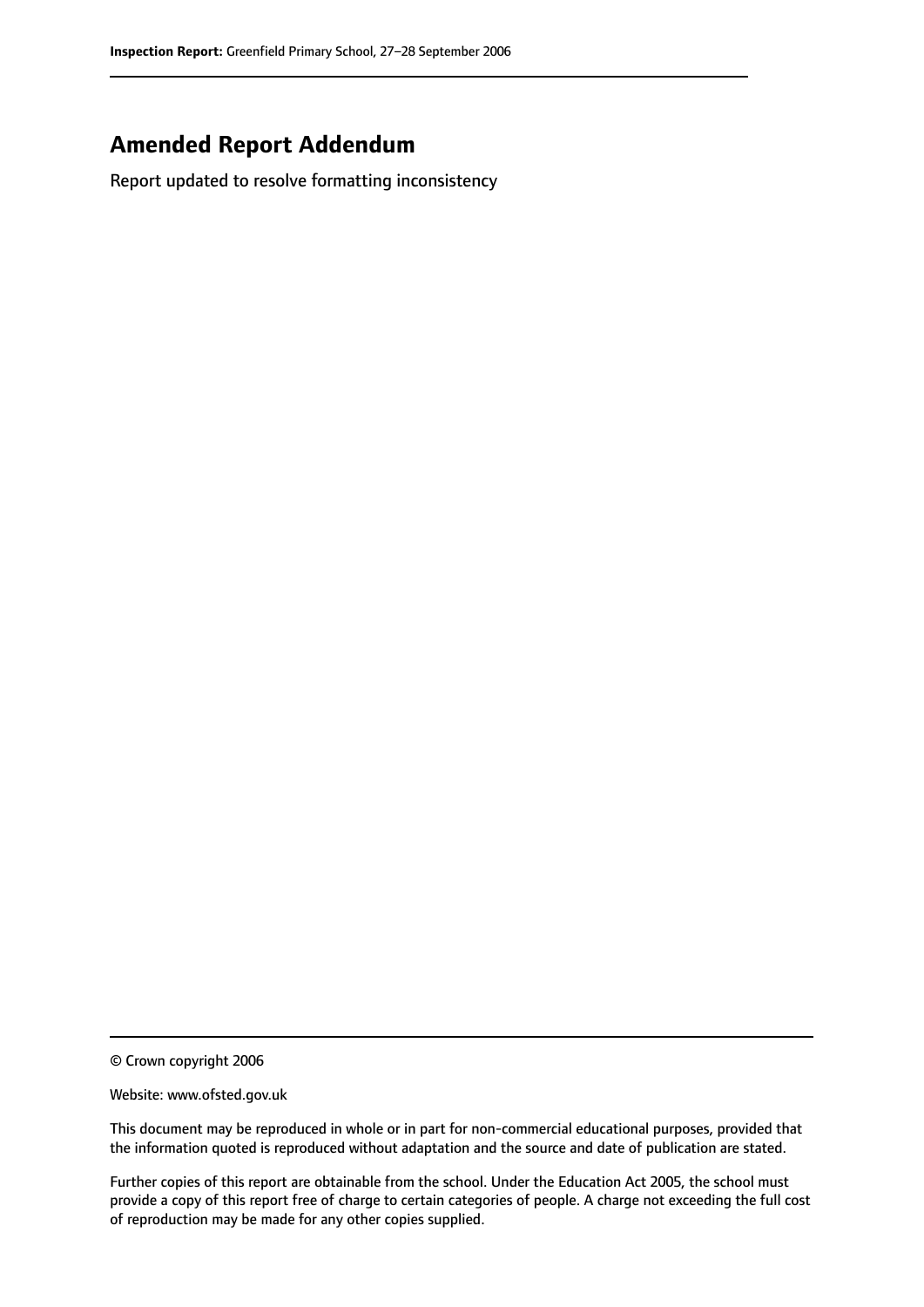# **Introduction**

The inspection was carried out by three Additional Inspectors.

# **Description of the school**

Greenfield Primary School is a larger than average school. Nearly all pupils are from White British backgrounds, although six other ethnic backgrounds are represented. The proportion of pupils with learning difficulties is average. A new headteacher and deputy headteacher have been appointed since the previous inspection.

### **Key for inspection grades**

| Outstanding  |
|--------------|
| Good         |
| Satisfactory |
| Inadequate   |
|              |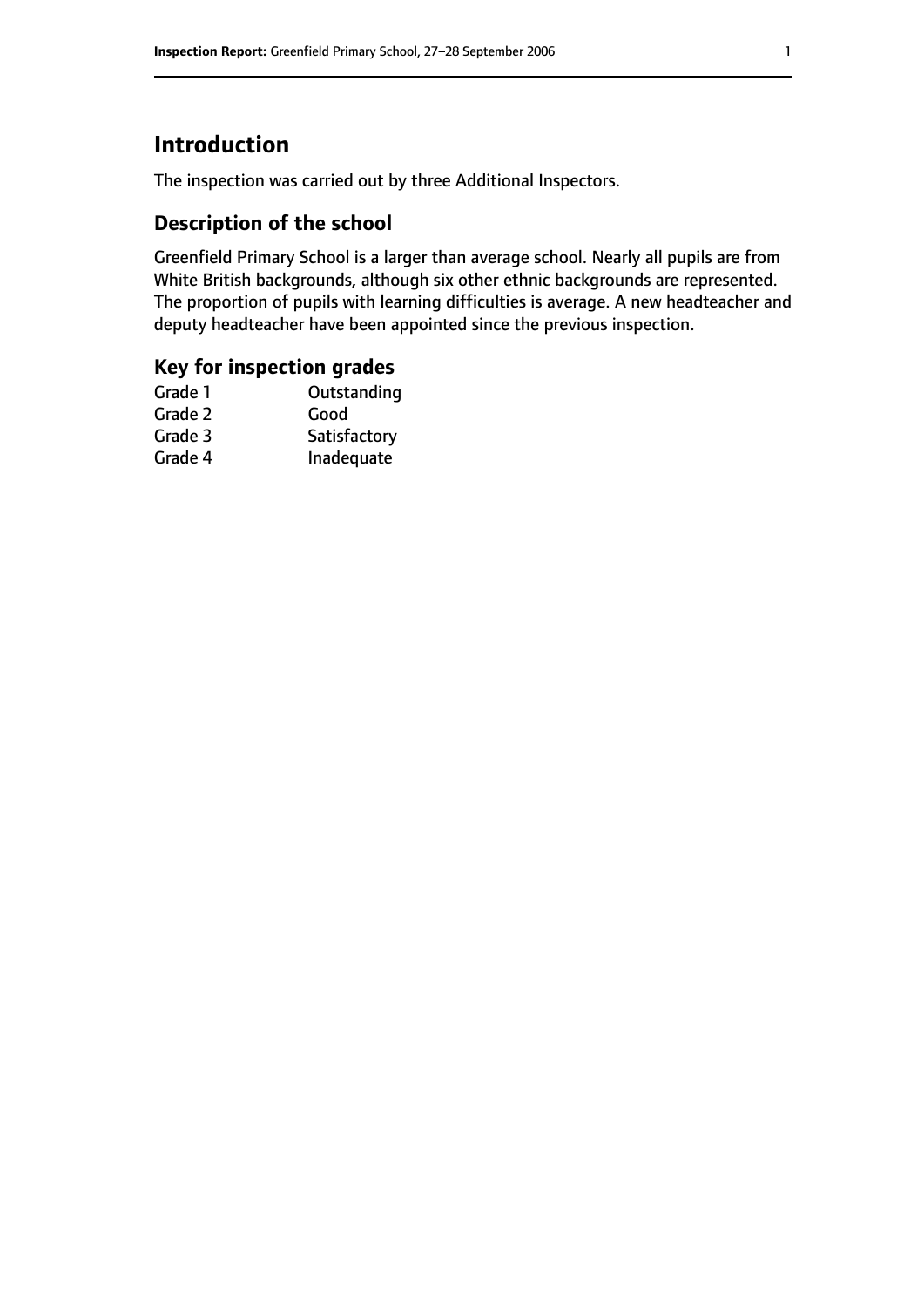# **Overall effectiveness of the school**

#### **Grade: 2**

This is a good school with some outstanding features. It has a good capacity to improve as shown by its improvement since the previous inspection. However, the key influential factor is the outstanding leadership of the headteacher. Since her appointment she has put into place very secure self-evaluation systems which allow her to know exactly what needs to be done to improve provision. When weaknesses are identified, then the action taken to remedy is really effective, for example in improving writing standards. A good leadership team shares the headteacher's vision for improvement. Governors are supportive and enthusiastic, but as yet, they do not rigorously monitor and evaluate the school's work.

Another outstanding aspect is pupils' personal development and well-being. The school motto, strongly supported by parents and pupils, of 'Everyone can grow in a Greenfield' is what really happens. Consequently, attendance is good, pupils love learning and feel safe, secure and respected. Relationships are excellent and pupils are confident they will be listened to if they have a problem. Greeting the teacher with a smile is evident practice throughout the school. This readiness to learn starts in the good Foundation Stage Unit. Outstanding teaching very quickly ensures that all children become very well motivated learners. Independence is strongly promoted and this remains a high priority throughout the school. Through the school council, pupils are very involved in decision making and older pupils are very good in sharing their secure understanding of a healthy lifestyle with the younger ones by awarding stickers, for example, when the younger ones choose a healthy meal option. 'Work-time', a planned time when pupils make informed and sensible choices about the learning they want to pursue, is something pupils greatly value. Innovative features such as this, make the curriculum outstanding and contribute considerably to pupils' enjoyment of school and their personal development. Good emphasis is given to pupils' academic development, and by Year 6 standards are well above average in English, mathematics and science. In the Foundation Stage, most children reach the expected standards for their age but this is improving because of the good provision. Achievement is good overall. However, although the majority of teaching is good, there are inconsistencies in progress related to the sometimes variable quality of teaching. When teaching is satisfactory, teachers do not have sufficiently high expectations of what pupils should do and assessment information is not used well enough to plan activities that accurately match all pupils' needs. The school hasidentified these weaknesses and a good support programme is in place which is already influencing teaching quality. Pupils are prepared well for the next stage of education.

#### **What the school should do to improve further**

- Ensure any inconsistencies in teaching are rectified, making all teaching good or better so that pupils make good progress.
- Help governors develop their monitoring and evaluation roles more rigorously.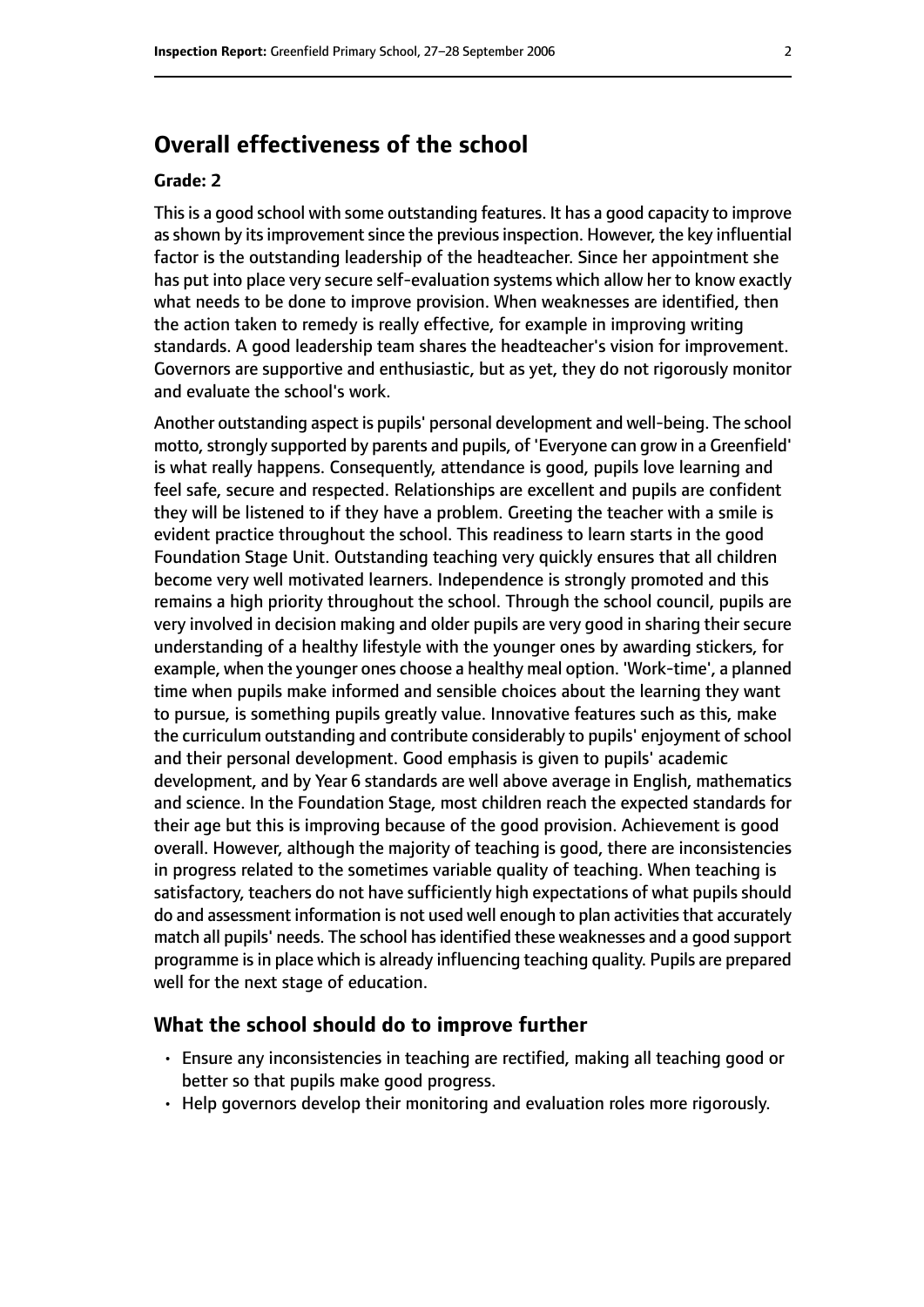# **Achievement and standards**

#### **Grade: 2**

Overall, pupils' achievement is good. Children's attainment on entry to the Foundation Stage is average and by the time they enter Year 1 the majority attain levels that at least match those expected, which is satisfactory. However, this is improving because the outstanding teaching in the Foundation Stage is helping more children to exceed the levels expected than has happened in the past. By Year 2, standards are above average overall but too few pupils attain the higher level, particularly in writing. By Year 6, standards in English, mathematics and science are well above average. The school has had considerable success with an initiative to improve the standards of more able pupils in Key Stage 2, resulting in many more attaining a higher level in all three subjects in 2006 national tests. Writing standards were weaker than reading and therefore targeted for improvement. The work is proving successful and standards are rising well. However, a weakness remains in that few Year 6 pupils have a fluent cursive style of handwriting. Although progress is good overall, it is uneven as a result of variations in the quality of teaching throughout the school. Pupils with learning difficulties and disabilities make good progress because of good targeted support.

# **Personal development and well-being**

#### **Grade: 1**

The outstanding personal development and well-being of the pupils begins in the Foundation Stage, where children very quickly develop very positive attitudes towards learning. Excellent behaviour and very well motivated learners are evident throughout the school. Pupils feel very safe and are very confident that if they need help it will be given. Strategies such as the 'Buddy bus stop' work well and as one pupil said, 'I thought I'd try it. One minute I was by myself, but seconds later I was surrounded by people trying to help me!'

Pupils are proud of their school. 'I like the things they do for us', said one school councillor. Pupils' spiritual, moral, social and cultural development is good. Their ability to work to work together and their sense of responsibility are outstanding. Pupils have a good understanding of other beliefs and cultures.

Pupils have a healthy lifestyle, take regular exercise and know the importance of keeping themselves safe. They know their views are important to the leadership of the school, and there is an active school council. All pupils contribute significantly to the wider community, raising money for different charities. Their very good levels of basic skills and their involvement in managing changesto the school prepare the pupils very well for life when they leave.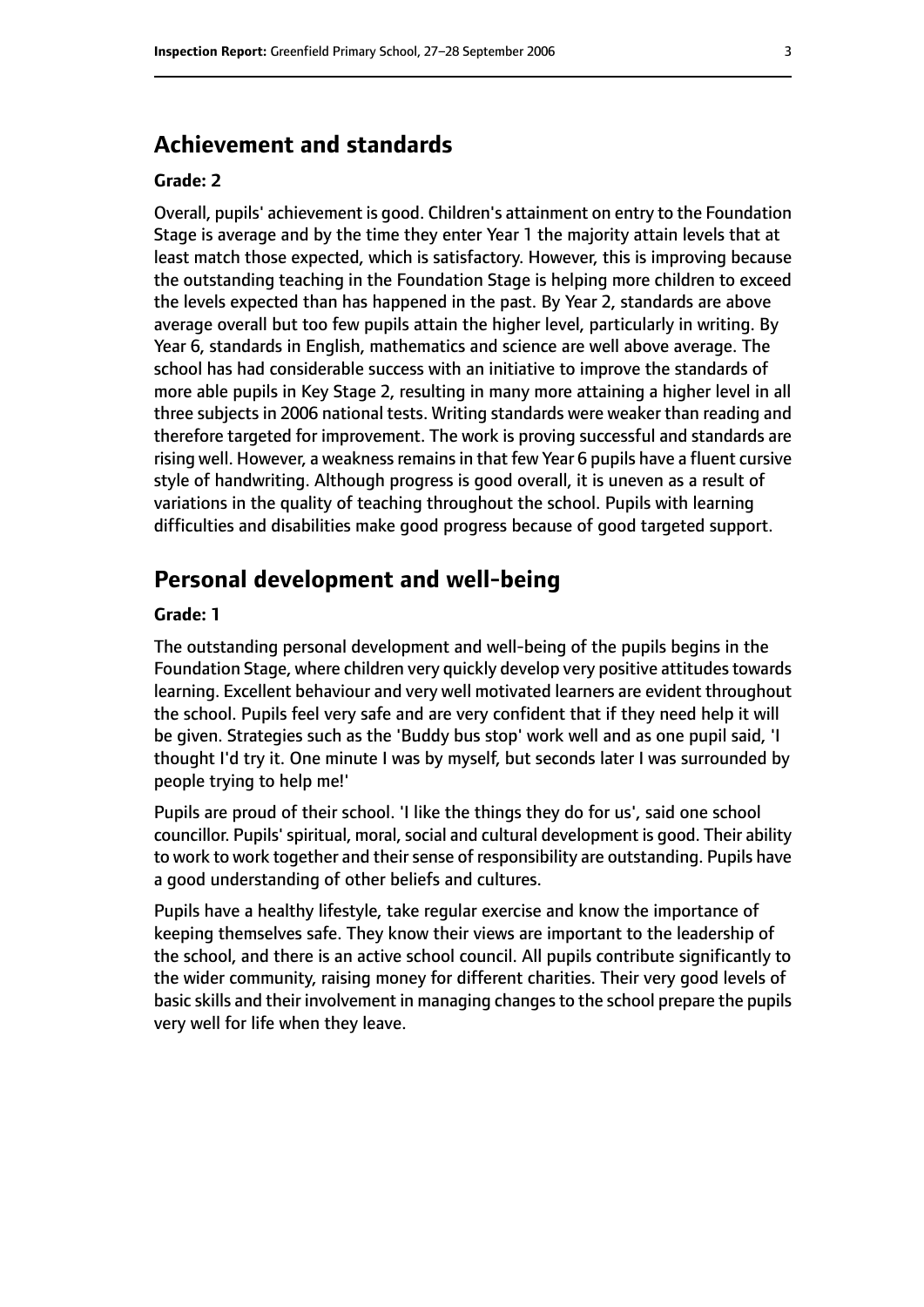# **Quality of provision**

#### **Teaching and learning**

#### **Grade: 2**

Good teaching enables pupils to learn successfully and acquire well above average standards by Year 6. However, pupils' progress varies because in a few year groups teachers' expectations of what pupils are able to do are not high enough. Teachers know the pupils well and excellent relationships mean that pupils are keen to ask or answer questions. Very good use is made of interactive whiteboards to explain new ideas and teachers mainly plan interesting work that motivates and engages pupils' interest. However, occasionally activities do not meet the needs of all pupils. Teaching assistants make a valuable contribution to the pupils' learning, including those with learning difficulties and disabilities, because they are well informed and usefully deployed.

Teaching in the Foundation Stage is now outstanding. The teacher's very good knowledge of how young children learn ensures children are provided with a very good balance of adult- and child-led activities that is now moving them on faster.

#### **Curriculum and other activities**

#### **Grade: 1**

The curriculum is outstanding. In the Foundation Stage the curriculum is exciting and maximises opportunities for indoor and outdoor learning. In Key Stage 1 and 2 here is full coverage of the National Curriculum which is very well enriched by a wide range of after school clubs, visits and visitors. The programme of work for pupils' personal development is outstanding and such excellent innovations asthe once a week provision of 'Work-time' enables all pupils to take greater responsibility for what they do. They are very enthusiastic about the opportunity to select their own subject matter for learning. This supports them very well in developing as mature and sensible learners. They recognise, with such comments as 'We can't just do as we like, we have to sit down and plan carefully before we start', that they have to take responsibility for their activities.

#### **Care, guidance and support**

#### **Grade: 2**

Care, guidance and support are good. Very thorough systems and procedures are in place to protect and safeguard all pupils, particularly those who may be vulnerable or at risk. Pupils are very confident that they can learn in a safe and caring environment and feel very well supported by their teachers and other staff. The early identification and support for pupils with learning difficulties and disabilities have improved since the previous inspection and are of a high standard. Links with external support agencies are good and further enhance the care provision in school. Parents are very happy with the school's work and many comment that the procedures for when children first start school in the Foundation Stage are 'fantastic!' They are particularly appreciative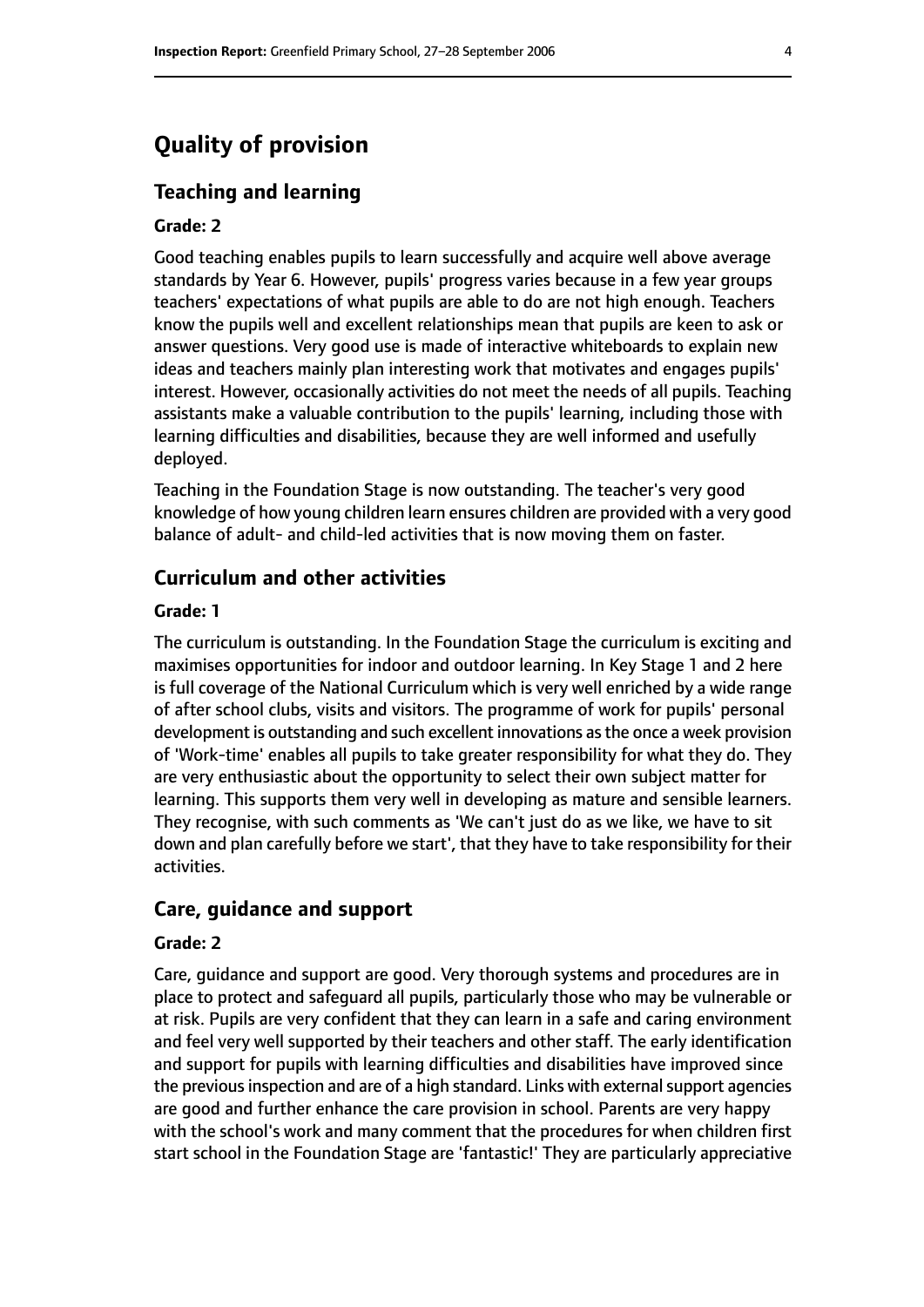of the home visits made by the Foundation Stage staff. The systems for academic monitoring and support for learning are thorough and ensure that the majority of pupils make good progress. However, although information is used very well to set mathematics and writing targets, it is not used as efficiently to set reading targets.

# **Leadership and management**

#### **Grade: 2**

Leadership and management are good overall. The headteacher provides outstanding leadership. She has an excellent grasp of the strengths and development areas of the school. Parents are very appreciative of her work and the pupils appreciate her drive to fully involve them in the running of 'their' school.

The headteacher, supported by other senior managers, has formed a good leadership team that is always looking to improve. The well above average standards by Year 6 and pupils' outstanding personal development are evidence of their successful management. The school's evaluation of its performance is extremely accurate. Data about pupils are analysed carefully and rigorous monitoring and evaluation ensure that shortcomings in the school's provision are identified. Recent improvements in English are evidence of this. Teachers have many opportunities to extend their knowledge and skills through training. In addition, there is clear guidance for those needing support but more needs to be done.

The work of the governing body is satisfactory. It is supportive and makes sure that statutory requirements are met. However, its monitoring of the school is not yet rigorous enough because many governors are inexperienced. They are working hard to extend their expertise through training provided by the local authority.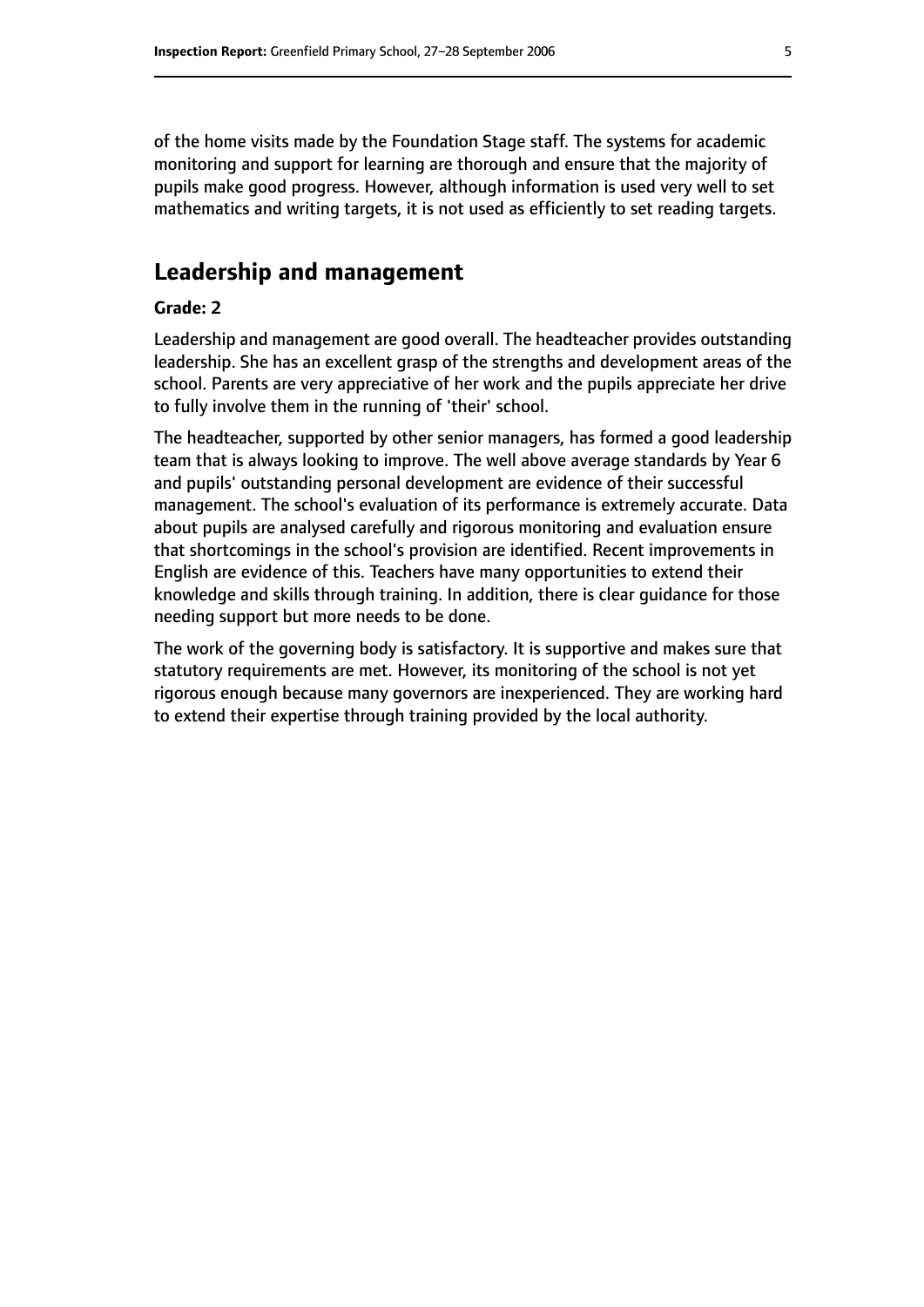**Any complaints about the inspection or the report should be made following the procedures set out inthe guidance 'Complaints about school inspection', whichis available from Ofsted's website: www.ofsted.gov.uk.**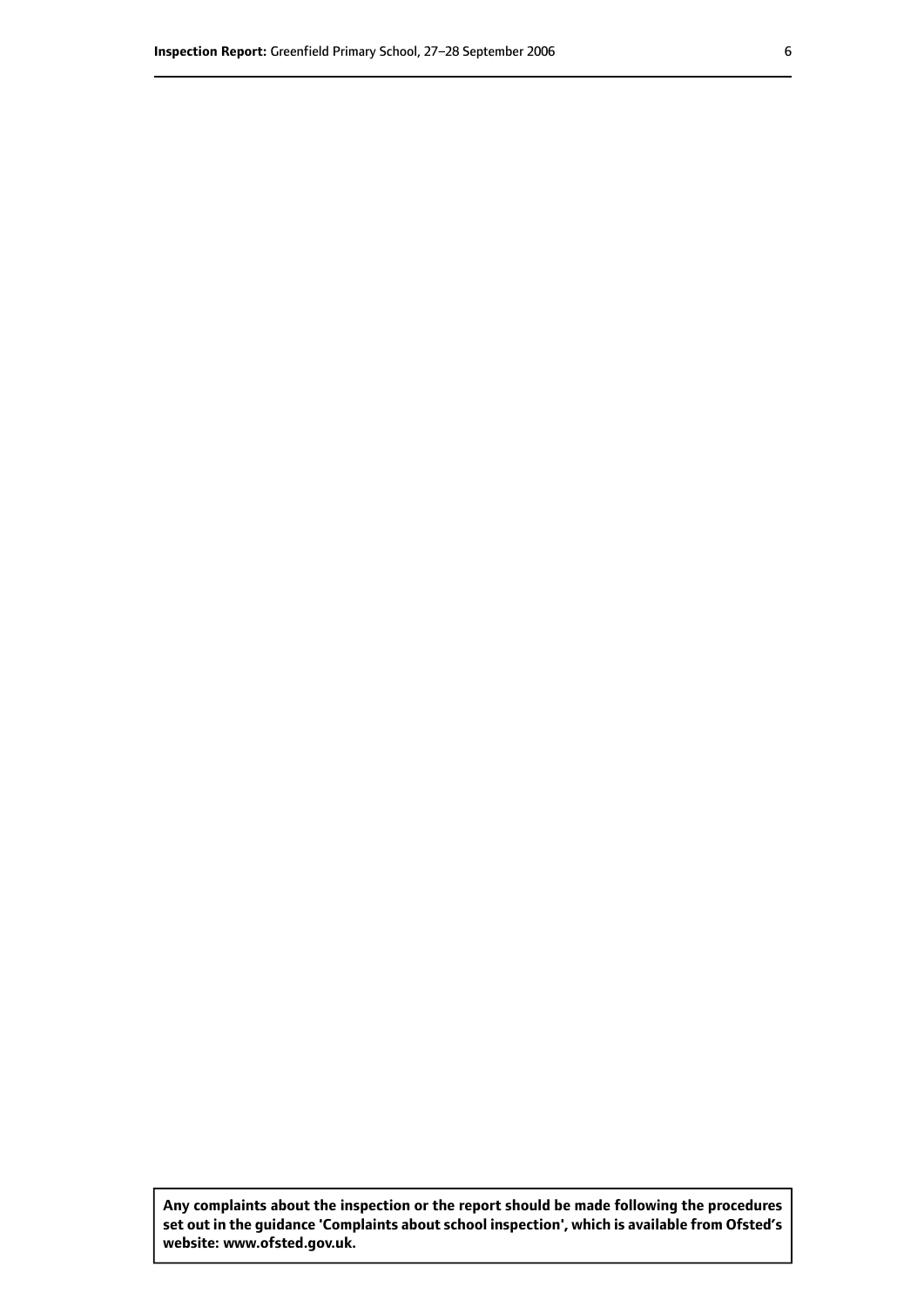# **Inspection judgements**

| $^{\circ}$ Key to judgements: grade 1 is outstanding, grade 2 good, grade 3 satisfactory, and grade 4 $^{\circ}$ | School         |
|------------------------------------------------------------------------------------------------------------------|----------------|
| inadequate                                                                                                       | <b>Overall</b> |

# **Overall effectiveness**

| How effective, efficient and inclusive is the provision of education, integrated<br>care and any extended services in meeting the needs of learners? |     |
|------------------------------------------------------------------------------------------------------------------------------------------------------|-----|
| How well does the school work in partnership with others to promote learners'<br>well-being?                                                         |     |
| The quality and standards in the Foundation Stage                                                                                                    |     |
| The effectiveness of the school's self-evaluation                                                                                                    |     |
| The capacity to make any necessary improvements                                                                                                      |     |
| Effective steps have been taken to promote improvement since the last<br>inspection                                                                  | Yes |

# **Achievement and standards**

| How well do learners achieve?                                                                                            |  |
|--------------------------------------------------------------------------------------------------------------------------|--|
| The standards <sup>1</sup> reached by learners                                                                           |  |
| How well learners make progress, taking account of any significant variations between<br><sup>I</sup> groups of learners |  |
| How well learners with learning difficulties and disabilities make progress                                              |  |

# **Personal development and well-being**

| How good is the overall personal development and well-being of the<br>learners?                                  |  |
|------------------------------------------------------------------------------------------------------------------|--|
| The extent of learners' spiritual, moral, social and cultural development                                        |  |
| The behaviour of learners                                                                                        |  |
| The attendance of learners                                                                                       |  |
| How well learners enjoy their education                                                                          |  |
| The extent to which learners adopt safe practices                                                                |  |
| The extent to which learners adopt healthy lifestyles                                                            |  |
| The extent to which learners make a positive contribution to the community                                       |  |
| How well learners develop workplace and other skills that will contribute to<br>their future economic well-being |  |

# **The quality of provision**

| $\Box$ How effective are teaching and learning in meeting the full range of the $\Box$<br>  learners' needs?        |  |
|---------------------------------------------------------------------------------------------------------------------|--|
| $\mid$ How well do the curriculum and other activities meet the range of needs<br>$\mid$ and interests of learners? |  |
| How well are learners cared for, guided and supported?                                                              |  |

 $^1$  Grade 1 - Exceptionally and consistently high; Grade 2 - Generally above average with none significantly below average; Grade 3 - Broadly average to below average; Grade 4 - Exceptionally low.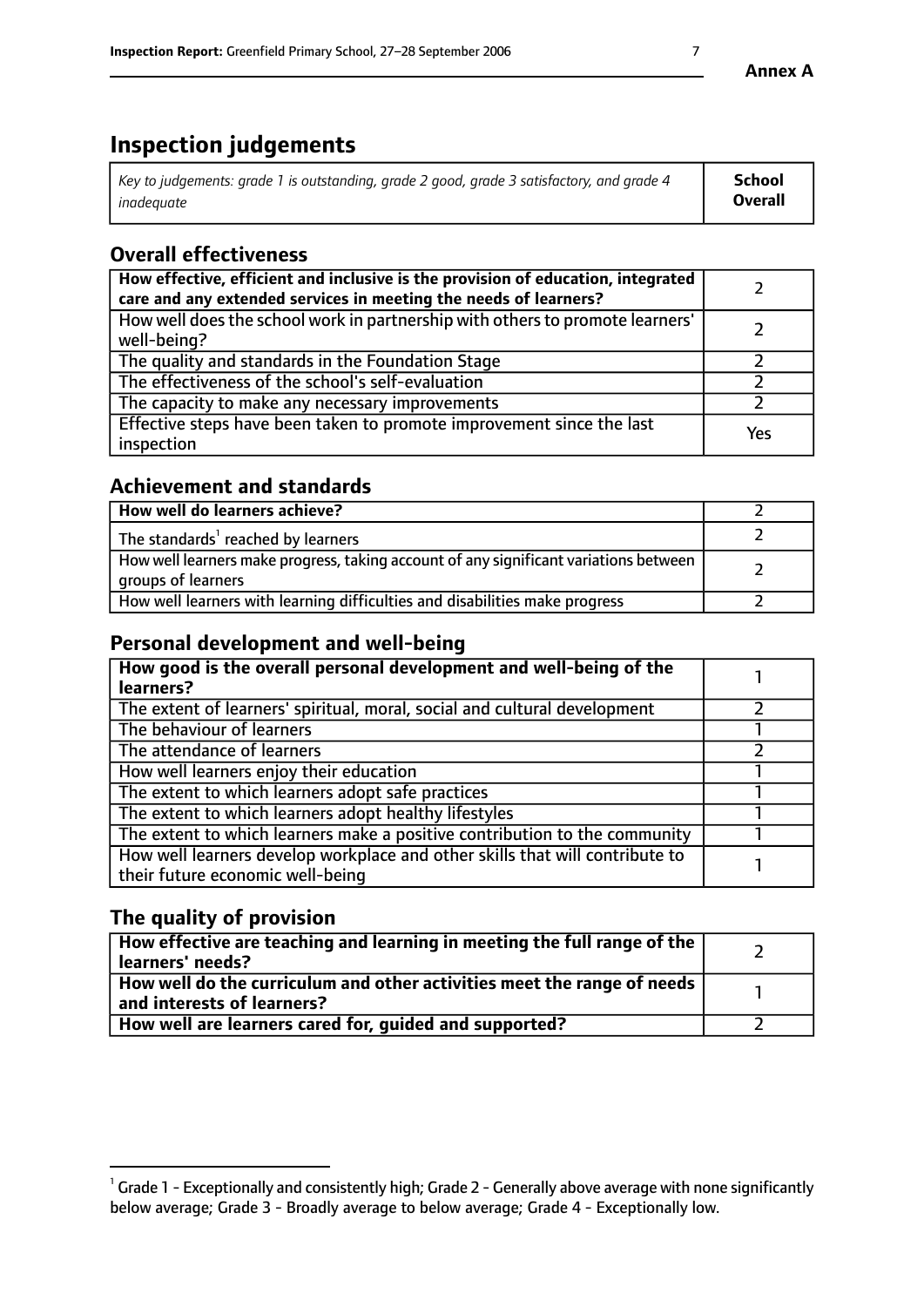# **Leadership and management**

| How effective are leadership and management in raising achievement<br>and supporting all learners?                                              |               |
|-------------------------------------------------------------------------------------------------------------------------------------------------|---------------|
| How effectively leaders and managers at all levels set clear direction leading<br>to improvement and promote high quality of care and education |               |
| How effectively performance is monitored, evaluated and improved to meet<br>challenging targets                                                 | $\mathcal{L}$ |
| How well equality of opportunity is promoted and discrimination tackled so<br>that all learners achieve as well as they can                     |               |
| How effectively and efficiently resources, including staff, are deployed to<br>achieve value for money                                          | $\mathcal{P}$ |
| The extent to which governors and other supervisory boards discharge their<br>responsibilities                                                  | 3             |
| Do procedures for safequarding learners meet current government<br>requirements?                                                                | Yes           |
| Does this school require special measures?                                                                                                      | No            |
| Does this school require a notice to improve?                                                                                                   | <b>No</b>     |